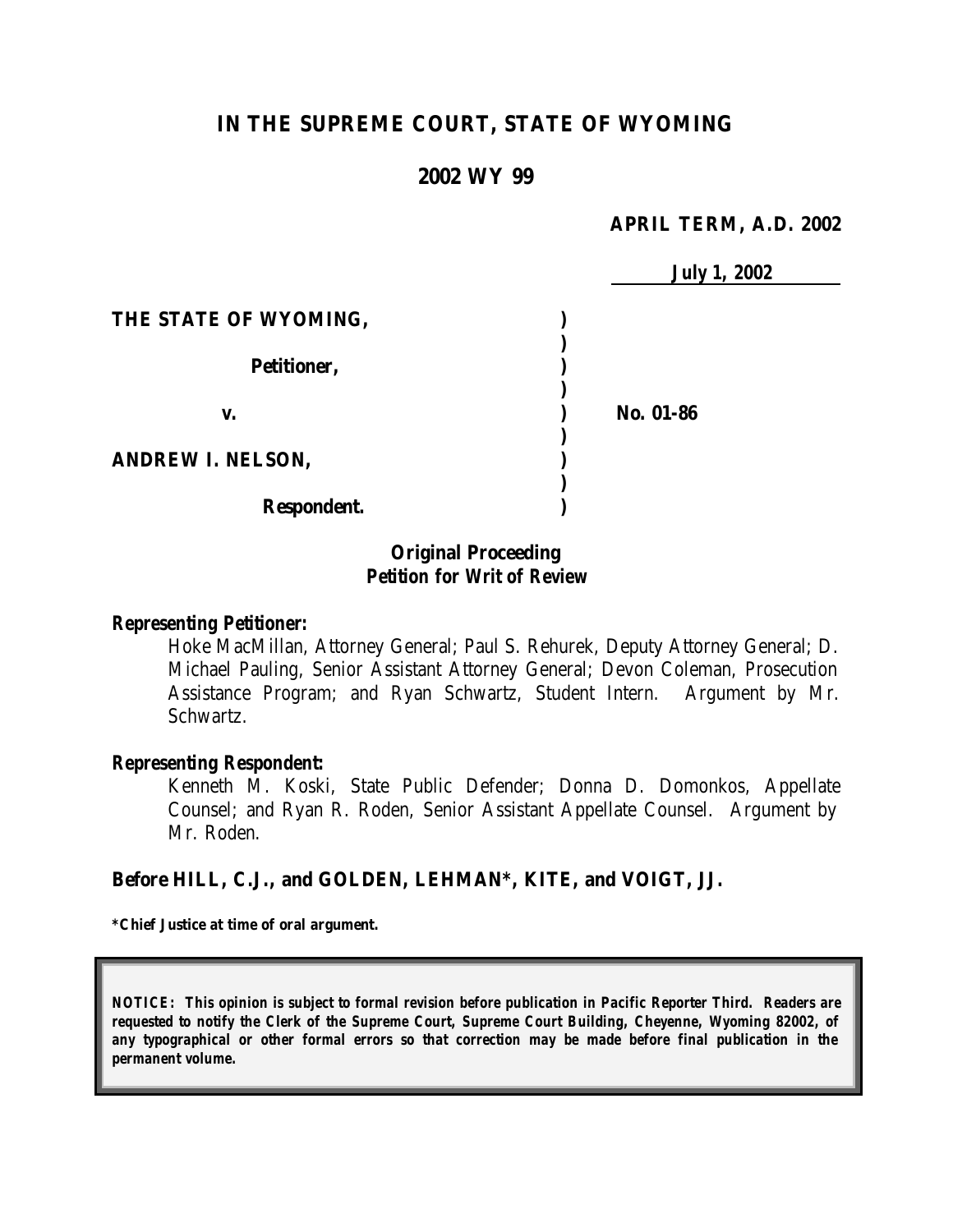## **HILL, Chief Justice.**

[¶1] Andrew I. Nelson (Nelson) was convicted of one count of failure to maintain vehicle liability insurance coverage or a bond in violation of Wyo. Stat. Ann. § 31-4-103 in the justice court of Crook County, Wyoming. Nelson appealed to the district court, which reversed the judgment and vacated the sentence and probation on the grounds that the statute requires owners of motor vehicles to maintain liability insurance or a bond but does not require the same of those who only operate a motor vehicle. The State of Wyoming filed a Petition for Writ of Review with this Court, which was granted. We reverse the district court and reinstate the judgment and sentence of the justice court.

# **ISSUE**

[¶2] The Petition for Writ of Review framed the question posed to this Court as:

Can a non-owner driver operate a motor vehicle without having a liability insurance policy or bond in specified amounts be convicted of a crime pursuant to Wyoming Statute 31-4-103 when they do so?

# **FACTS**

[¶3] Nelson was driving an uninsured motor vehicle when he was involved in an accident with a pedestrian. Nelson was charged with one count of reckless driving in violation of Wyo. Stat. Ann. § 31-5-229 and one count of failure to maintain liability coverage in violation of Wyo. Stat. Ann. § 31-4-103. A two-day jury trial was held in the justice court of Crook County. Nelson was acquitted on the reckless driving charge but found guilty of failing to maintain liability coverage. Nelson was sentenced to 180 days in jail, a fine of \$370.00, \$30.00 in costs, and restitution of \$30,476.69. The justice court suspended 150 days of the jail sentence and placed Nelson on five months probation.

[¶4] Nelson appealed his conviction to the district court. Nelson argued that a person who operates, but does not own, the motor vehicle could not be convicted of a failure to maintain liability coverage under Wyo. Stat. Ann. § 31-4-103. The district court agreed with Nelson's interpretation of the statute, reversed the judgment, and vacated the sentence imposed by the justice court. The State filed a Petition for Writ of Review, which was granted.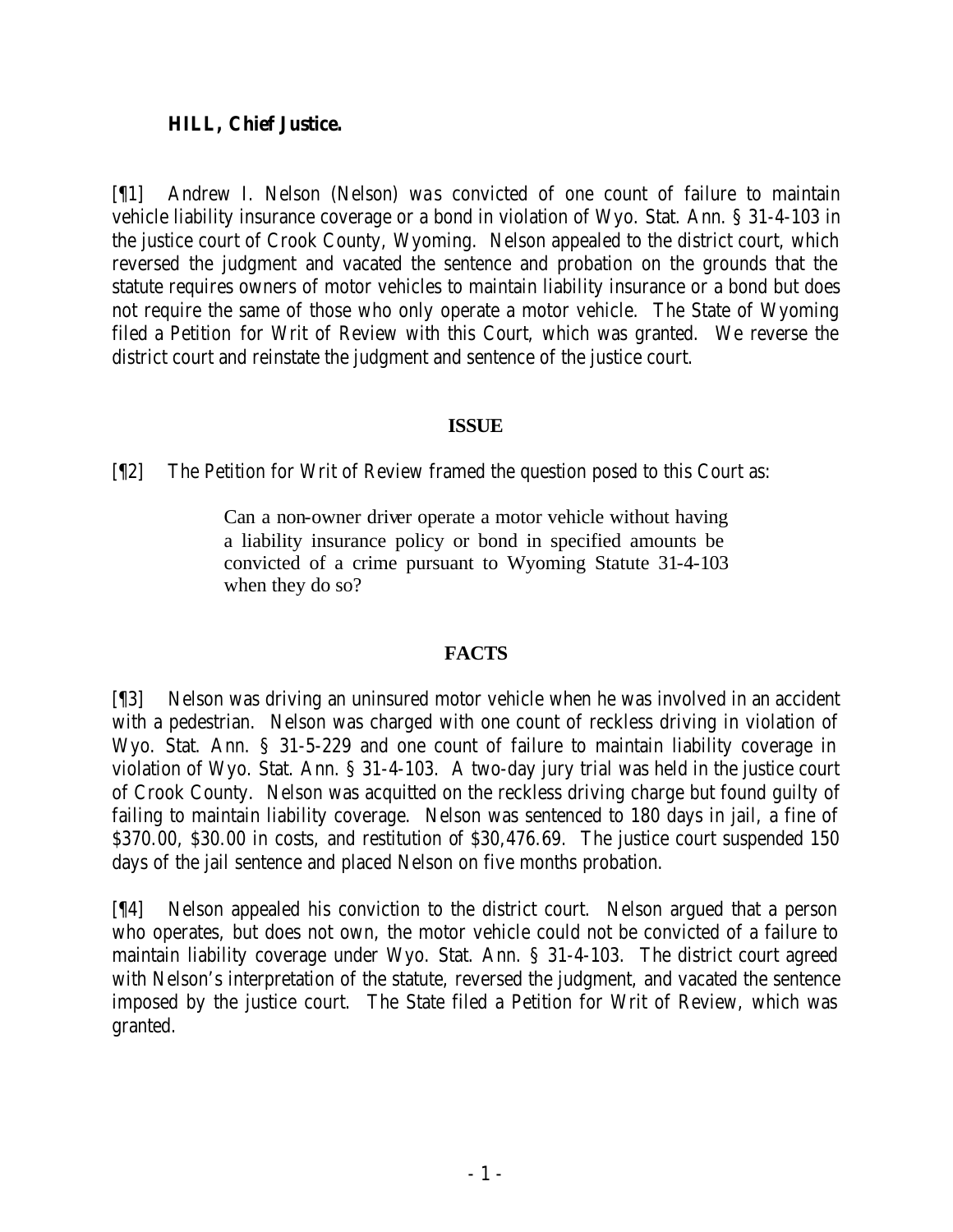#### **DISCUSSION**

[¶5] The sole issue on appeal concerns the interpretation of the language in Wyo. Stat. Ann. § 31-4-103 (LexisNexis 2001) (emphasis added), which provides in its entirety:

> (a) **No owner of a motor vehicle required to be registered shall operate or permit the operation of his motor vehicle without having in full force and effect a motor vehicle liability policy in amounts provided by W.S. 31-9-405(b) or a bond in amounts provided by W.S. 31-9-102(a)(xi)**. Violation of this subsection is a misdemeanor punishable by imprisonment for not more than six (6) months, a fine of not less than two hundred fifty dollars (\$250.00) nor more than seven hundred fifty dollars (\$750.00), or both. On a second or subsequent violation of this subsection, the person may be fined not less than five hundred dollars (\$500.00) nor more than one thousand five hundred dollars (\$1,500.00), imprisoned for not more than six (6) months, or both. In addition to the fine or imprisonment imposed for a second or subsequent violation of this subsection, the judge shall require the defendant to deliver the registration and license plates of the vehicle involved to the county treasurer for the county where the citation was issued, and the registration and license plates shall be held by the county treasurer until such time as the judge determines that the defendant has met all obligations imposed by law. Excusable neglect or mistake by another is a defense for any violation of this subsection. If evidence of excusable neglect or mistake by another is presented and the defendant is convicted, the court may consider this evidence in imposing a penalty under this subsection. The judge may suspend part or all of the sentence under this subsection and place the defendant on probation subject to conditions imposed by the judge which shall include a condition that the defendant shall deliver the registration and license plates of the vehicle involved to the county treasurer for the county where the citation was issued. This subsection does not apply to a vehicle owned by a nonresident and registered in a state requiring insurance if a vehicle insurance policy meeting requirements of the laws and regulations of that state is in effect or unless it otherwise complies with the laws of that state concerning compulsory financial responsibility. The department shall report any violation of this subsection to the motor vehicle administrator in the state wherein the vehicle is registered. A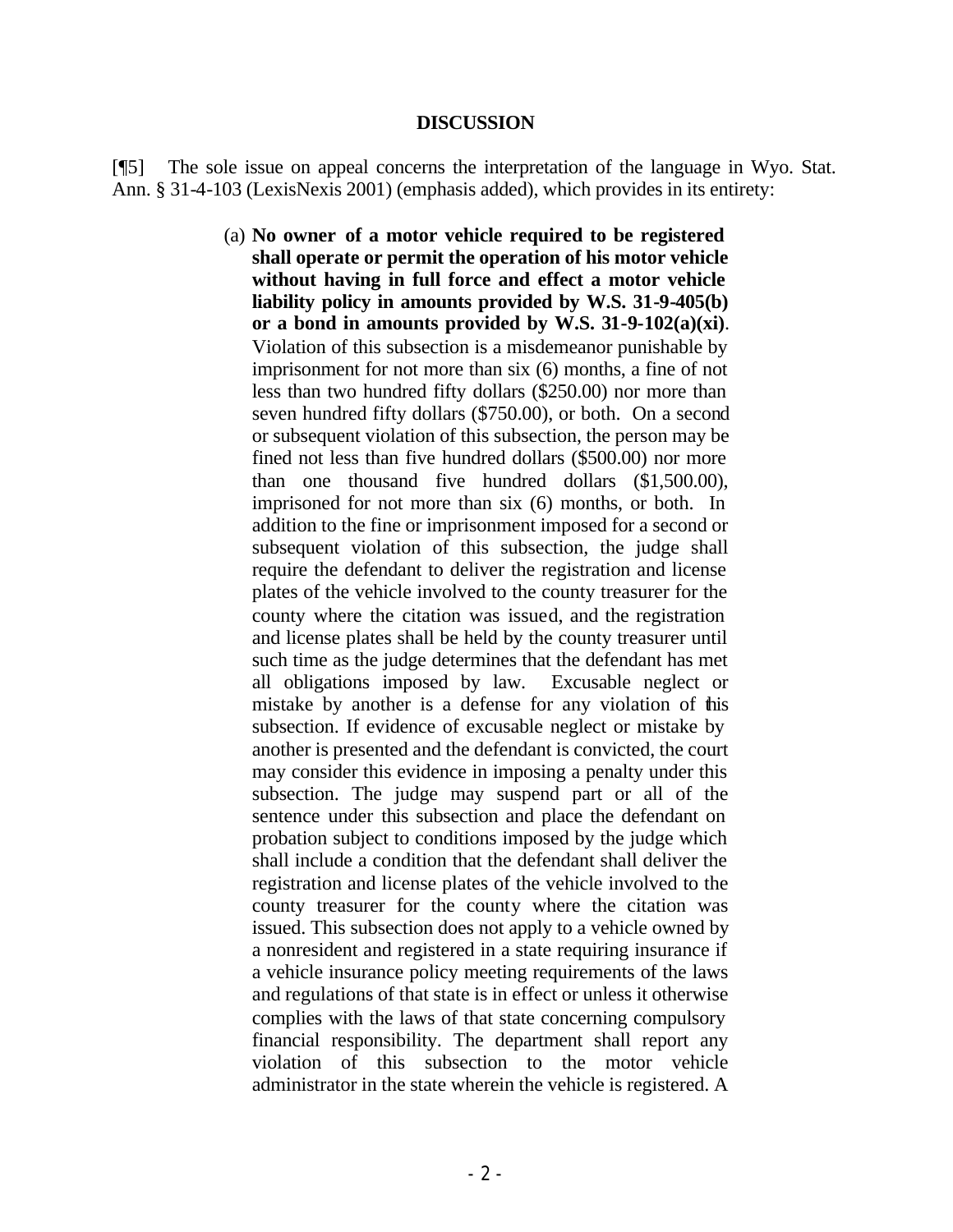vehicle owned by a nonresident and registered in a state not requiring insurance is exempt from this subsection.

- (b) Any police officer as defined by W.S.  $31-5-102(a)(xxxii)$ , issuing a citation for any moving violation under W.S. 31- 5-101 through 31-5-1402 or inspecting any vehicle, shall require the operator of any motor vehicle required to be registered to produce evidence of whether the operator or owner of the motor vehicle has in full force and effect a motor vehicle liability policy in amounts provided by W.S. 31-9-405(b) or a bond in amounts provided by W.S. 31-9-  $102(a)(xi)$ . If the operator cannot show written proof of financial responsibility, the driver shall have seven (7) days to produce such proof. **Any operator or owner of a motor vehicle required to be registered who is not able to demonstrate evidence of compliance with subsection (a) of this section may be charged with violating that subsection.** Additionally, the judge may order any driver failing to produce written proof of financial responsibility to pay restitution in accordance with W.S. 7-9-101 through 7-9-115. Effective January 1, 1993, the displaying or exhibiting of a validly issued insurance identification card as provided by W.S. 31-8-201 by an operator or owner of the motor vehicle constitutes compliance with this section. No operator or owner of a motor vehicle charged with violating this section shall be convicted if he produces in court one (1) of the following which was valid at the time of arrest or at the time the citation was issued:
	- (i) A liability insurance policy previously issued to him;
	- (ii) Evidence of a bond on file with the department in amounts provided by W.S.  $31-9-102(a)(xi)$ .
- (c) Upon receipt of a notice of a conviction under subsection (a) of this section, the department shall require the person convicted to file and maintain. for a three (3) year period, proof of financial responsibility as required by W.S. 31-9- 401 through 31-9-414. Failure to provide proof of financial responsibility within thirty (30) days after notification shall result in the suspension of the person's driver's license and nonresident operating privileges. The suspension shall remain in effect until the required proof of financial responsibility is received by the department.
- (d) This section does not apply to:
	- (i) Self-insurers pursuant to W.S. 31-9-414;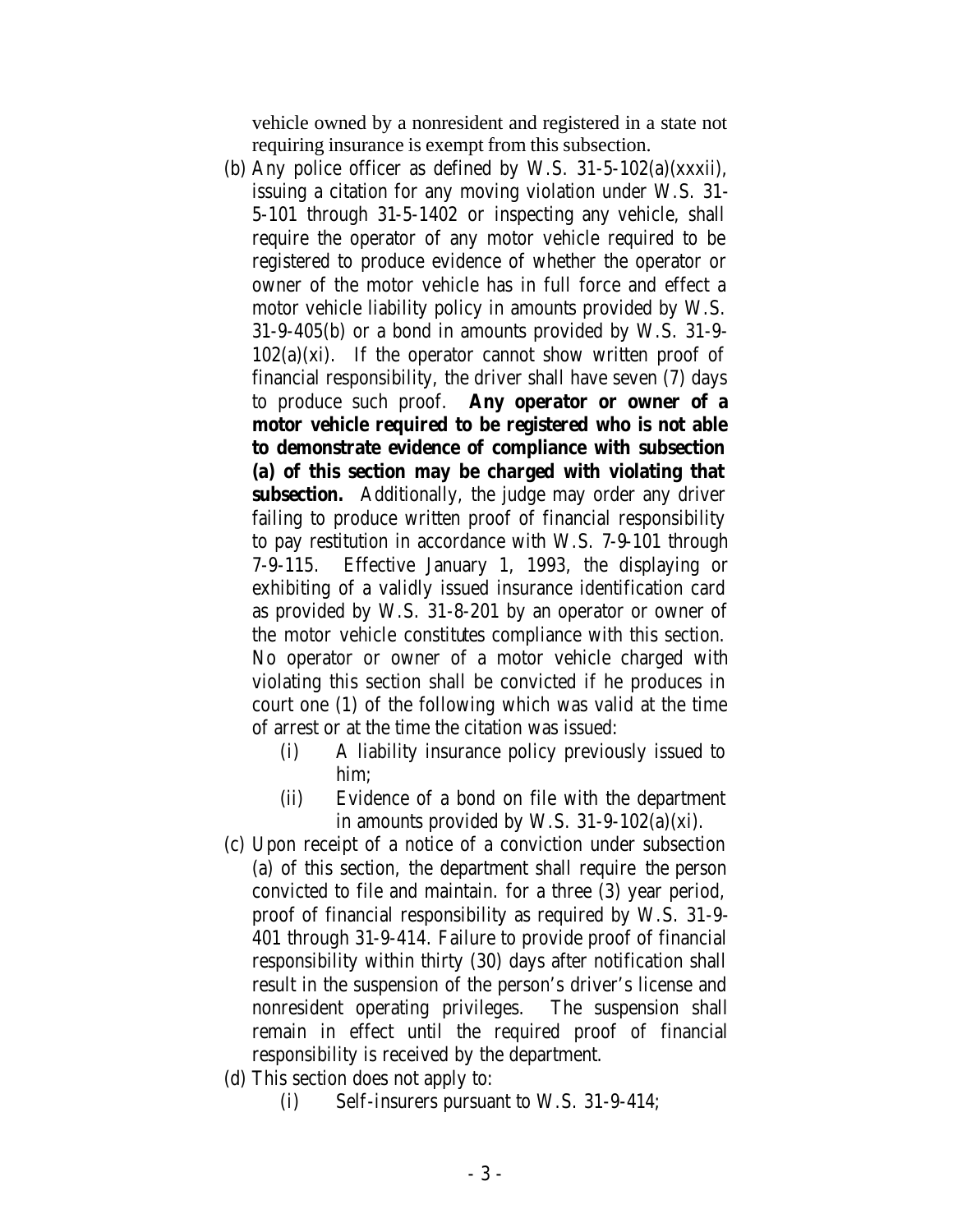- (ii) A vehicle owned by the United States government, any state or political subdivision thereof which is self-insured;
- (iii) A vehicle meeting the requirements of W.S. 31- 9-408 and 31-9-409;
- (iv) A commercial vehicle registered or proportionally registered in this and any other jurisdiction provided the vehicle is covered by a vehicle insurance policy complying with the laws of any other jurisdiction in which it is registered.

(Emphasis added.)

[¶6] In construing statutory language, we apply certain general principles:

 Applicable general principles of statutory construction include: if the language is clear and unambiguous, we must abide by the plain meaning of the statute; if a statute is ambiguous, we may resort to general principles of construction; an ambiguous statute is one whose meaning is uncertain and susceptible of more than one meaning; and in a criminal statute, an ambiguity should be resolved in favor of lenity.

*Mazurek v. State*, 10 P.3d 531, 540-41 (Wyo. 2000) (quoting *Pierson v. State*, 956 P.2d 1119, 1125 (Wyo. 1998)). We analyze statutes with the objective of ascertaining the legislature's intent, commencing with an inquiry into the ordinary and obvious meaning of the words employed according to their arrangement and connection. *Misenheimer v. State*, 2001 WY 65, ¶7, 27 P.3d 273, ¶7 (Wyo. 2001). "We construe the statute as a whole, giving effect to every word, clause, and sentence, and we construe together all parts of the statute *in pari materia* so that no part will be inoperative or superfluous." *Id.* (quoting *Capshaw v. State*, 10 P.3d 560, 564 (Wyo. 2000) (citing *Fall v. State*, 963 P.2d 981, 983 (Wyo. 1998)). We will not construe a statute in a way that leaves any portion meaningless or produces an absurd result. *Mazurek*, 10 P.3d at 541; *Pierson*, 956 P.2d at 1125.

[¶7] Nelson contends that Wyo. Stat. Ann. § 31-4-103 requires only owners to maintain liability coverage and does not place a similar duty on mere operators. He points to the language of subsection (a) of § 31-4-103, which refers only to owners when imposing the liability or bond requirement on motor vehicles operated within the state. Nelson claims that subsection (b) exists only because of subsection (a) and cannot extend the scope of subsection (a). Since subsection (a) does not refer to the operator of a motor vehicle, Nelson concludes that the language of subsection (b) cannot, therefore, be used to bootstrap a charge of violating subsection (a). He also argues that if we were to find the statutory language ambiguous, then the rule of lenity requires an interpretation of § 31-4-103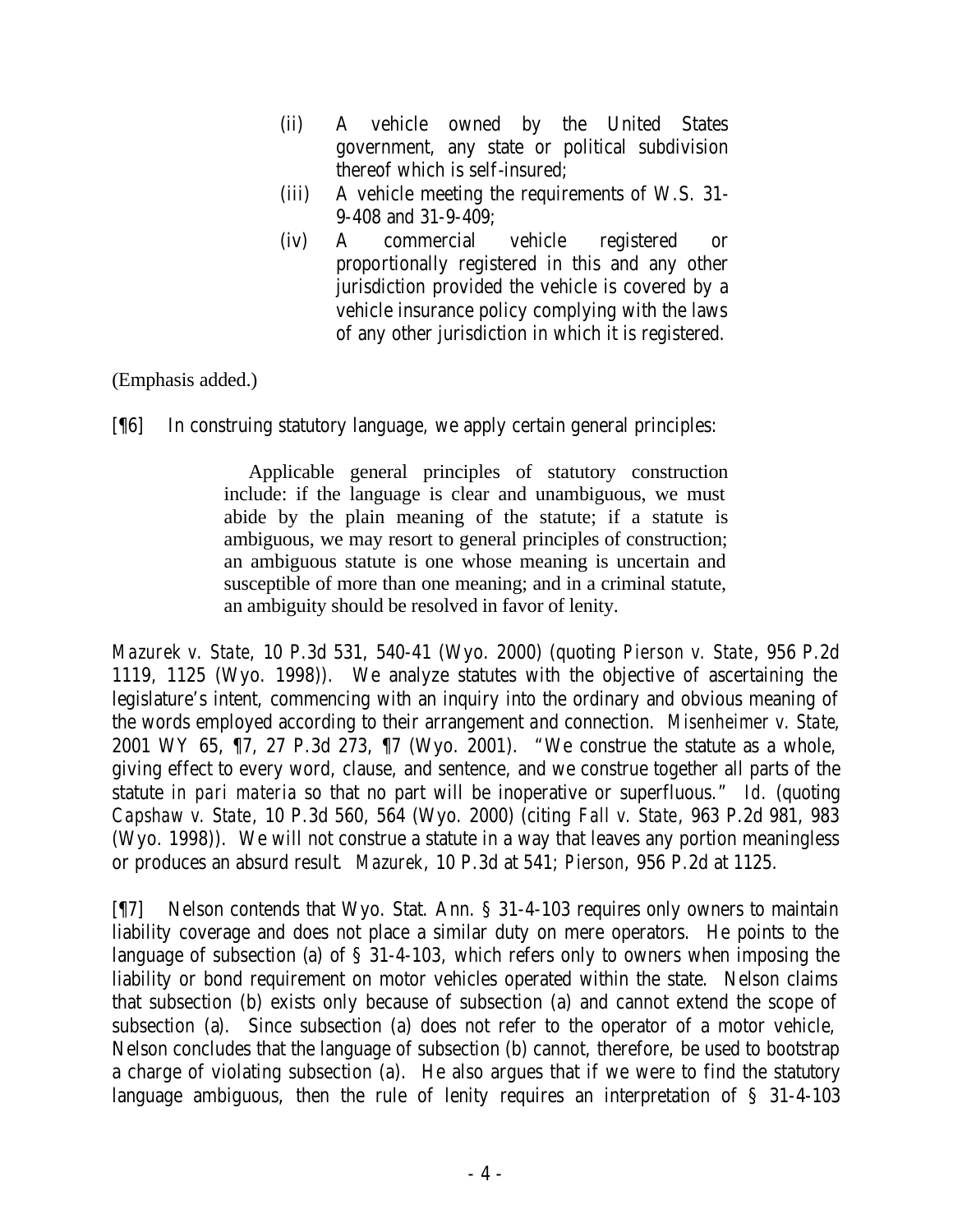consistent with his position.

[¶8] The language of § 31-4-103 is clear and unambiguous. As noted, subsection (b) states: ". . . Any operator or owner of a motor vehicle required to be registered who is not able to demonstrate evidence of compliance with subsection (a) of this section may be charged with violating that subsection." This phrase quite clearly states that the operator of a motor vehicle may be charged under subsection (a). The legislature's failure to include the word "operator" within the text of subsection (a) does not affect the clear import of that statement.<sup>1</sup> Nelson's interpretation of the statute violates one of the cardinal principals of statutory interpretation: Statutes will not be read so as to render any part inoperative or superfluous. *Capshaw*, 10 P.3d at 564. If we accept Nelson's or the district court's reading of § 31-4-103, then the cited clause from subsection (b) would have no meaning whatsoever. The only interpretation that would give effect to the language of both subsections (a) and (b) is to accept the plain meaning of the words in the phrase "any operator . . . not able to demonstrate evidence of compliance with subsection (a) of this section may be charged with violating that subsection," and recognize that operators, in addition to owners, of a motor vehicle may be charged for failure to maintain the appropriate liability insurance or to post the requisite bond.

[¶9] This conclusion does not violate our tenet that penal statutes are to be strictly construed and that any ambiguities are resolved in favor of leniency. Long ago we noted:

> "All statutes, whether remedial or penal, should be construed according to the apparent intention of the legislature, to be gathered from the language used, connected with the subject of legislation, and so that the entire language shall have effect, if it can, without defeating the obvious design and purpose of the law. And in doing this, the application of common sense to the language is not to be excluded. . . . This rule is not inconsistent with the principle, that penal statutes are to be construed strictly. By this is meant only, that they are not to be so extended, by implication, beyond the legitimate import of the words used in them, as to embrace cases or acts not clearly described by such words, and so as to bring them within the prohibition or penalty of such statutes.

*State v. Scott*, 35 Wyo. 108, 143-44, 247 P. 699, 710 (Wyo. 1926) (quoting *Rawsom v. State*, 19 Conn. 291 at 292 (Conn. 1848)). Interpreting the plain language of subsection

<sup>&</sup>lt;sup>1</sup> In light of the statute's construction around the terms "owner" and "operator," the only ambiguity that may exist in the statute arises out of the legislature's use of the terms "operator" and "driver" in subsection (b). However, any ambiguity that may be created by the use of these terms does not affect our decision and may, in any event, be more indicative of poor draftsmanship than of any substantive meaning.